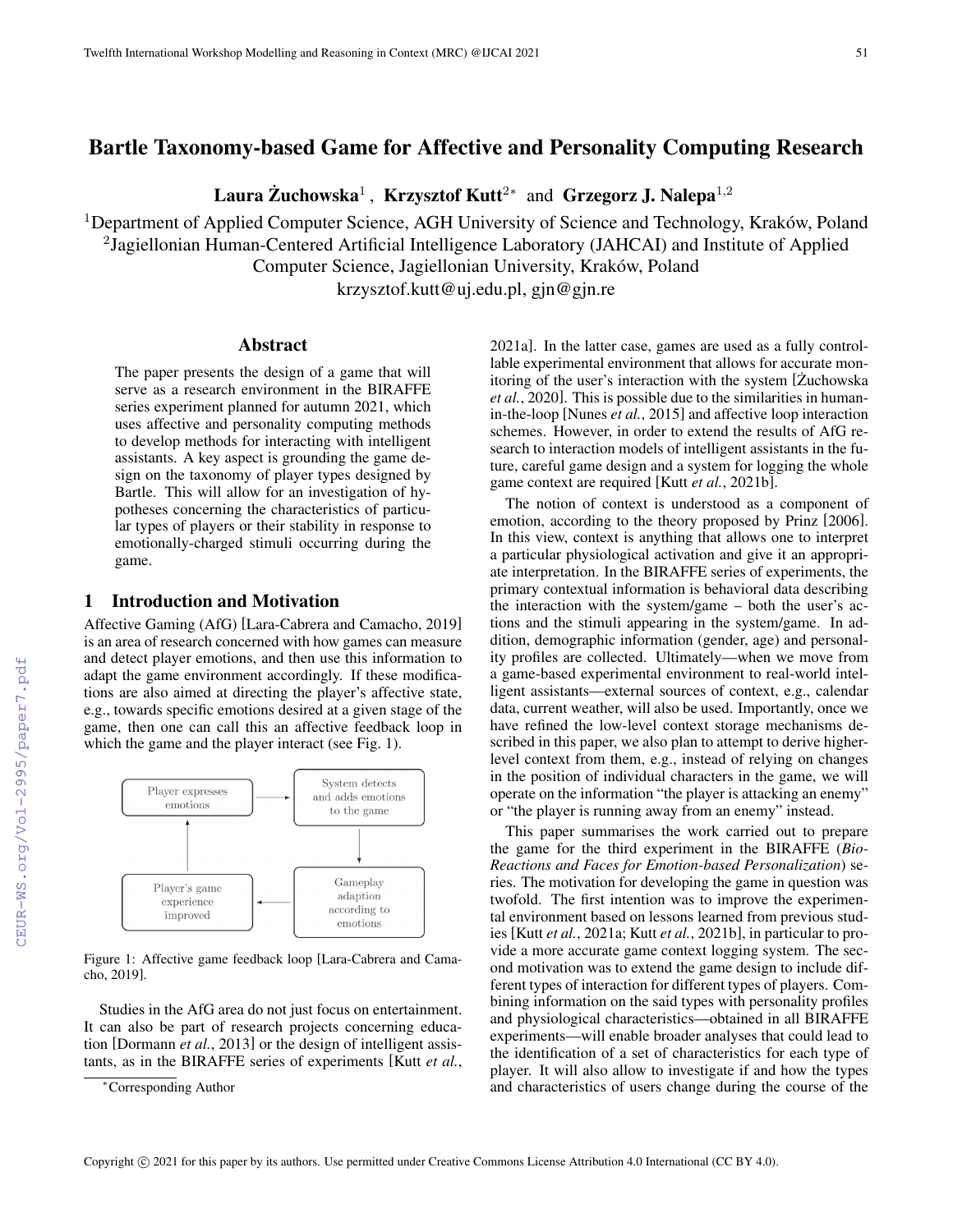#### game.

The rest of the paper is organized as follows. In Sect. 2, Bartle taxonomy of player types is introduced. The design of the game with multiple paths for all player types is discussed in Sect. 3. Then, in Sect. 4 the set of logged contextual information is described. The paper is concluded in Sect. 5.

### 2 Bartle Taxonomy

The Bartle taxonomy [Bartle, 1997] is created on a 2D space, where the X axis is described as "Player – World", meaning the involvement of real people instead of non-playable characters (NPC) or world exploring in any way possible. The Y axis is set as "Acting – Interacting", which directly implicates the preference for acting or interacting. Each quarter of the space defines a different type of player as presented on Fig. 2.



Figure 2: Bartle's taxonomy of player types [source: https://en. wikipedia.org/wiki/Bartle\_taxonomy\_of\_player\_types].

The achievers' goal is to *act* within the *world*. They wish to master the game, find the best possible weapon, get all the points (or achievements). People who take care about ranking and hierarchy can be considered achievers, therefore every competitive player is most likely an achiever. Another famous concept for achievers playing type is *grinding* – playing a game as long as it requires to get a desired outcome [Hilgard *et al.*, 2013].

Explorers start at simple exploring a topology of a game (breadth) and end at breaking the laws of in-game physics (depth), searching and using bugs. They are interested in *interacting* with the *world*. This player type is searching for knowledge and likes to be praised by others for having it. While game glitches are fun, players who like to find a specific, unique places and interesting features are also considered explorers. Additionally, speed-runners can also be labeled as a mix between achievers (if ranking is involved) and explorers.

For socializers, the most important part of the game is community and people, relations with them and interactions. They love to talk, sympathize and joke with others and appreciate the significance of *interacting* with *players*. For some socializers, observing the gameplay is enough. For others, some minor exploration can be included, in order to understand what other person is referring to. The act of killing is not required nor wanted for such a person to have fun. For single-player games, the socializer can be more entertained by making interesting NPC's with interesting backstory, multiple dialogue options and arcs, thought-provoking and engaging plot can be enough for socializer too.

Killers are a very specific, narrow group of people. Intentions behind a mind of a killer are clear to some extent. They enjoy being superior and high in hierarchy, however this is not in the same nature as achievers. Killers tend to do things they wouldn't normally do in real life, varying from punching a person to brutal murder. They also cherish the fact that they can do something to real human, who feels emotions and reacts, instead of NPC. Enjoyment comes from *acting* on *people*. Killers see other people, especially achievers, who can face the challenge, as their prey.

## 3 Game Design with Multiple Paths for Bartle's Player Types

The main goal of the game is to use the knowledge of player types in order to get closer to creation of a truly affective experience. As the BIRAFFE3 experiment is aimed to check the associations between the gamer's personality traits, physiological characteristics and in-game decisions (as introduced in Sect. 1), the proposed game provides an open world with as much non-linearity as possible [Gary, 2018]. The affectivity of the game has also been taken into account in the design – important choices will be accompanied by emotionally evocative stimuli, both sounds and images.

This game is fairly different than previous ones [Kutt *et al.*, 2021a; Zuchowska *et al.*, 2020], as it provides a pleasant gaming experience – something for everyone, no matter if a skilled player or casual person with no gaming background. Multiple point-increasing interaction systems have been introduced, such as dialogues with in-game characters (see Fig. 3). The story of each character is very simple, but rewarding enough to keep it entertaining for a subject [Torta and Minuty, 2017]. Some tasks and quests can be done for NPCs, mostly in a cute-bubbly way. In order to achieve that, all interactable, pickable objects have a type – consumable, plot, weapon or non-consumable. The next important interaction type is attack, which allows to kill an NPC or an animal in game with a previously found and equipped weapon item. It is important to notice that there is no difference in points added, whether the action is peaceful or not, the outcome in terms of points is always the same.

The sole purpose of the aforementioned affective pictures and sounds is to induce certain emotions in players, and see their reactions – the images and sounds will be displayed after some actions have been made. One of the most important activities, resulting in revealing a questionable image and/or sound, is chest opening. Opening such a special chest is one of many ways to gather points, however there is a trick to it. There are three types of chests: one with pleasant sounds and images, second one with 50:50 ratio to get a pleasant or disgusting image, and the third one which always displays an unpleasant, gore image. Every chest varies in terms of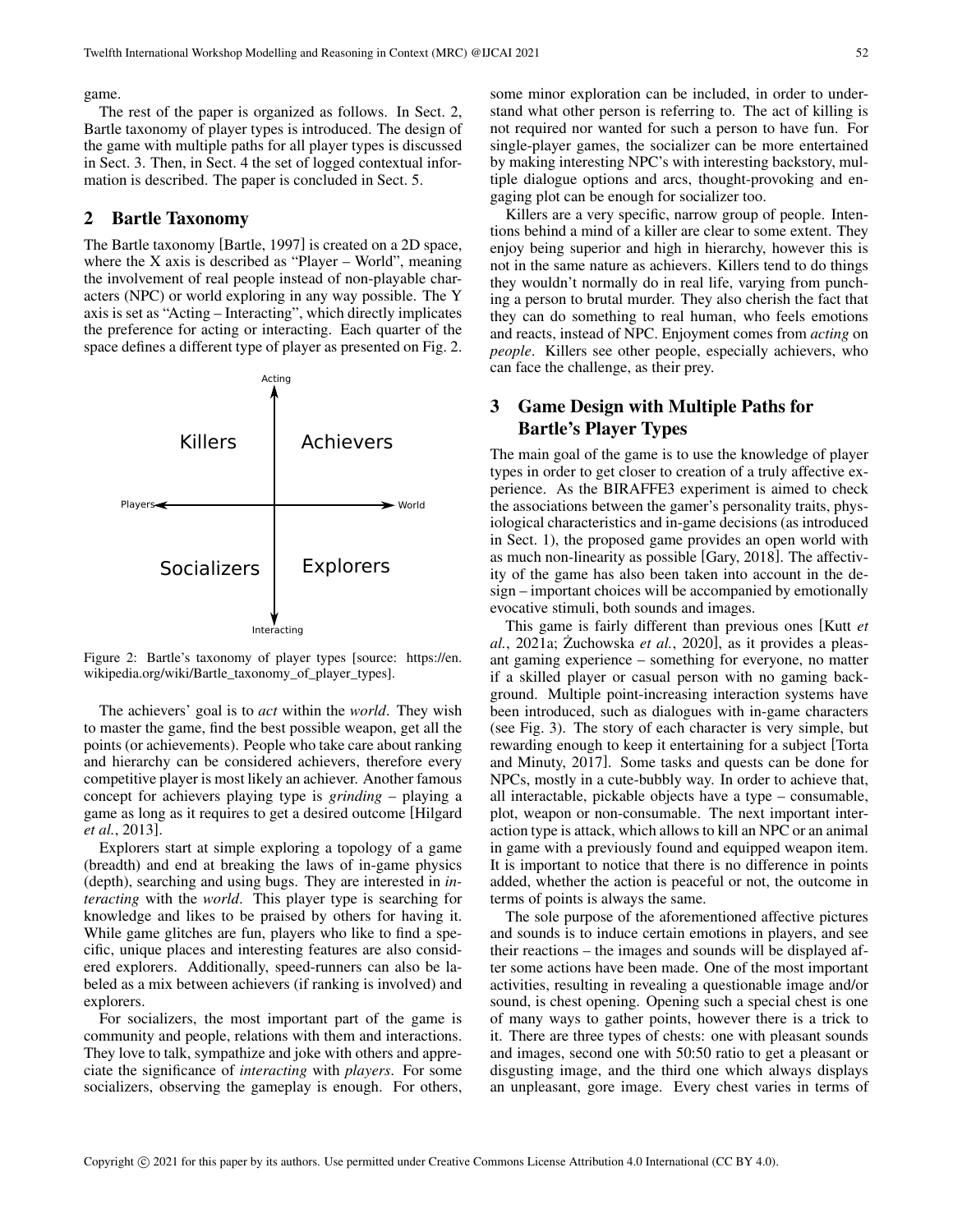

Figure 3: Dialogue with the NPC.



Figure 4: Information about completed achievement.

amount of points it gives, which may result in an interesting insight on the subject's importance of points and horrible image watching. Of course, some people might not be interested in gathering points in the first place, which creates a challenge to overcome, as the images are a crucial part of affective experience. As far as Bartle taxonomy is considered, all types of gamers will find a way to see an affective image and hear a sound on a regular basis during the gameplay. Another ways to get the subject to look at such a picture include displaying an UI interface by talking with non-playable characters or reading boards and interacting with objects. After some random number of lines of text has been displayed, an image will be displayed in the background, however there will be no points for that, and the image will be random. Additionally, when achievement is unlocked by the player, depending on its type, a pleasant or undesirable sound will be played.

The whole game design was made specifically with a view to pursue the characteristics of each player type from Bartle taxonomy. Achievers can find multiple weapons and gather points, look up into current statistics and collect achievements for certain actions. The amount of points gathered thorough the game is being shown all the time in top left corner of the screen. Achievements on the other hand, are only displayed with the moment of completion (see Fig. 4). The first achievement will be very simple, in order to show that achievement gathering is possible, triggering some emotions in subjects with particular tendencies. Explorers will be interested by searching for hidden objects on the map and exploiting the mechanics, as some places have intentionally placed "bugs" as easter eggs. One of those bugs is an askew collider for map. In the bottom left corner of the game, there is a pos-



Figure 5: Intentionally placed "bug" in collider, allowing to get out of the map.

| <b>GAME SO FAR.</b> | CONGRATUATIONS! YOU HAVE FOUND THIS HIDDEN BOARD. I HOPE YOU ENJOY THIS |  |  |
|---------------------|-------------------------------------------------------------------------|--|--|
|                     |                                                                         |  |  |
|                     |                                                                         |  |  |
|                     | 壁                                                                       |  |  |

Figure 6: Hidden board placed out of the map as an "easter egg".

sibility to get out of the map (see Fig. 5) and find a hidden board with a nice message written on it (see Fig. 6). As for socializers, NPC are introduced, with their own backstories and problems to solve. Action with an NPC triggers an UI with dialogue options (see Fig. 3), allowing to know the character better and have a conversation. Killers can find pleasure in killing everybody around and committing acts that would be considered illegal or immoral in real life.

Technically, according to the assumptions made, the gameplay time should last 15 minutes. After that time, the game will end and proceed with the experimental procedure (as in other BIRAFFE experiments, see, e.g., [Kutt *et al.*, 2021a]). There is no possibility to finish game earlier, however there is nothing that keeps the subject from just standing in place for 15 minutes and stare blankly at the screen. The whole game was developed with the Unity Engine (https://unity.com/).

### 4 Logging System

To conduct a study based on such game, a suitable log handling had to be added. Similarly to the previous research [Kutt *et al.*, 2020], logs are created for each subject, based on their ID defined at the beginning of the experiment. A proper directory is created, along with all files about the game. During the gameplay, data containing current state of the player an the progress is being gathered with 10 Hz frequency. A log with an ID of subject as the name is written into JSON file and is being saved in application persistent data path. Such a log consists of various information about current state of the game:

- 1. Timestamp,
- 2. Location both X and Y coordinates and area,
- 3. List of unlocked achievements,
- 4. Amount of interaction button clicks,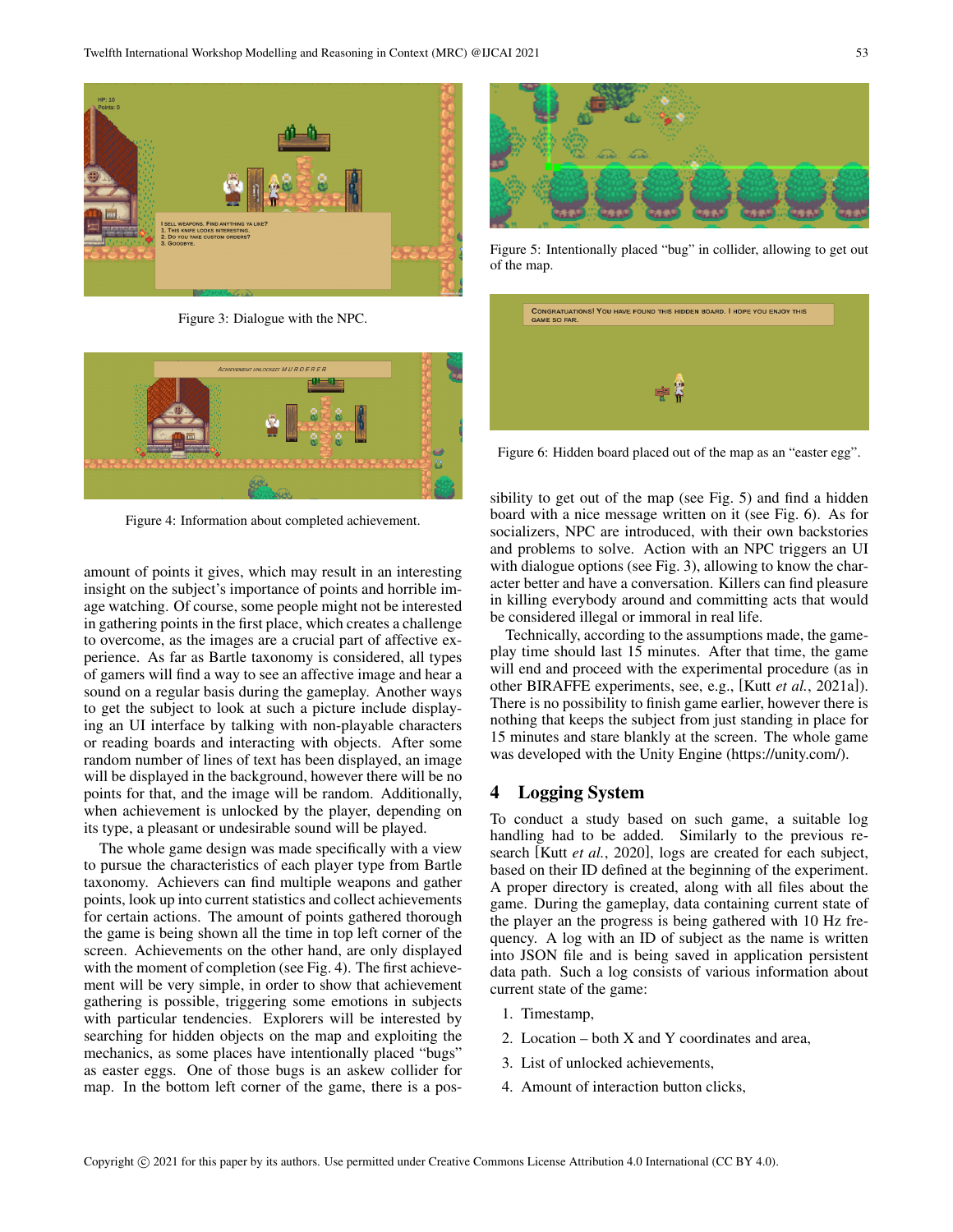

Figure 7: Trigger colliders for area logging information.

- 5. Number of interactions with unique objects,
- 6. List of particular milestones for NPCs tasks and dialogues,
- 7. If talking name of the NPC, else an empty string,
- 8. Amount of killed NPCs,
- 9. Current equipped weapon,
- 10. Points and health,
- 11. List of items gathered,
- 12. List of opened chests,
- 13. ID of played sound and image.

The log file can be separated into groups. The first two items (items 1-2 on the list) are purely about the position over time of the protagonist, which may help with visualization or classification of commonly walked places in game. The "area" is a term describing important places in the world identified by arbitrarily prepared colliders (see Fig. 7). Second group (items 3-12) contains the characteristics of players behavior – did the protagonist gather achievements? Was s/he talking with NPCs? Maybe the subject was killing them? If so, with which weapon? How many points were gathered, etc. This section of logging system is supposed to help in analysis the most, as the heart of information about a pattern of playing. The last item (13) is for affect-related analyses – the ID of sound and image displayed after event.

Another log file contains the data about current state of the world. The characters are moving all the time, therefore their location needs to be written down as well – the position of each character can have an impact on each gameplay.

Finally, the last file, which is the same for all players, is the static map of the game world. It consists of information about the starting position of items, colliders, houses, etc. It's purpose is to allow for possible future visualization of events and analysis of collider interactions between the player and the world.

Keeping the Bartle taxonomy in mind, the log can be also separated into items related to specific gamer types. In terms of achievers, the information about points gathered and achievements unlocked is written, along with particular milestones for NPC's quests. The latter can also be used as a socializer trait, which is why the data on dialogue options clicked is also being saved – who was the player talking to. As for the explorers, the amount of unique objects interacted with together with the amount of interaction button clicks, chests opened and list of items is written into the file. Finally,

for the killers, the data on the amount of NPC killed and type of equipped weapon is logged.

## 5 Summary and Future Work

The BIRAFFE series of experiments, which has been running for several years, focuses on the development of interaction models for personalised intelligent assistants based on a range of contextual information about the user: physiological signals collected with low-cost wearable devices, personality assessment, behavioural data describing the interaction with the system, and external sources of context (such as current weather conditions). A means to the goal is to use games as a stimulus-rich yet fully controllable experimental environment.

This paper presents the design of a new affective game to be used in the BIRAFFE3 experiment, scheduled for autumn 2021. In addition to addressing the weaknesses found in previous games, a new contribution of using Bartle's taxonomy during interaction design is introduced. This will enable post-experimental analyses focusing on determining the characteristics of specific user types or investigating the stability/variability of player type in response to positive/negative stimuli associated with their in-game interactions. We believe that inclusion of Bartle player types into both the design of the affective game, as well as data analysis about player interaction with it, provides a new and important source of context.

Finally, the post-experimental analyses will also focus on creating a catalogue of interaction patterns, which will be the basis for creating an improved version of the game, allowing the gameplay to adapt to the player's emotions, i.e., implementing a full affective game feedback loop. This will thus allow a transition from a "Detection and measure" approach to an "Integral approach" according to the Lara-Cabrera and Camacho's taxonomy [2019].

## Acknowledgements

The research has been supported by a grant from the Priority Research Area Digiworld under the Strategic Programme Excellence Initiative at the Jagiellonian University.

### References

- [Bartle, 1997] Richard Bartle. Hearts, clubs, diamonds, spades: Players who suit muds. *The Journal of Virtual Environments*, 1(1), 1997.
- [Dormann *et al.*, 2013] Claire Dormann, Jennifer R Whitson, and Max Neuvians. Once more with feeling: Game design patterns for learning in the affective domain. *Games and Culture*, 8(4):215–237, 2013.
- [Gary, 2018] Justin Gary. *Think Like a Game Designer*. Aviva Publishing, Lake Placid, NY, 2018.
- [Hilgard et al., 2013] Joseph Hilgard, Christopher Engelhardt, and Bruce Bartholow. Individual differences in motives, preferences, and pathology in video games: the gaming attitudes, motives, and experiences scales (GAMES). *Frontiers in Psychology*, 4:608, 2013.